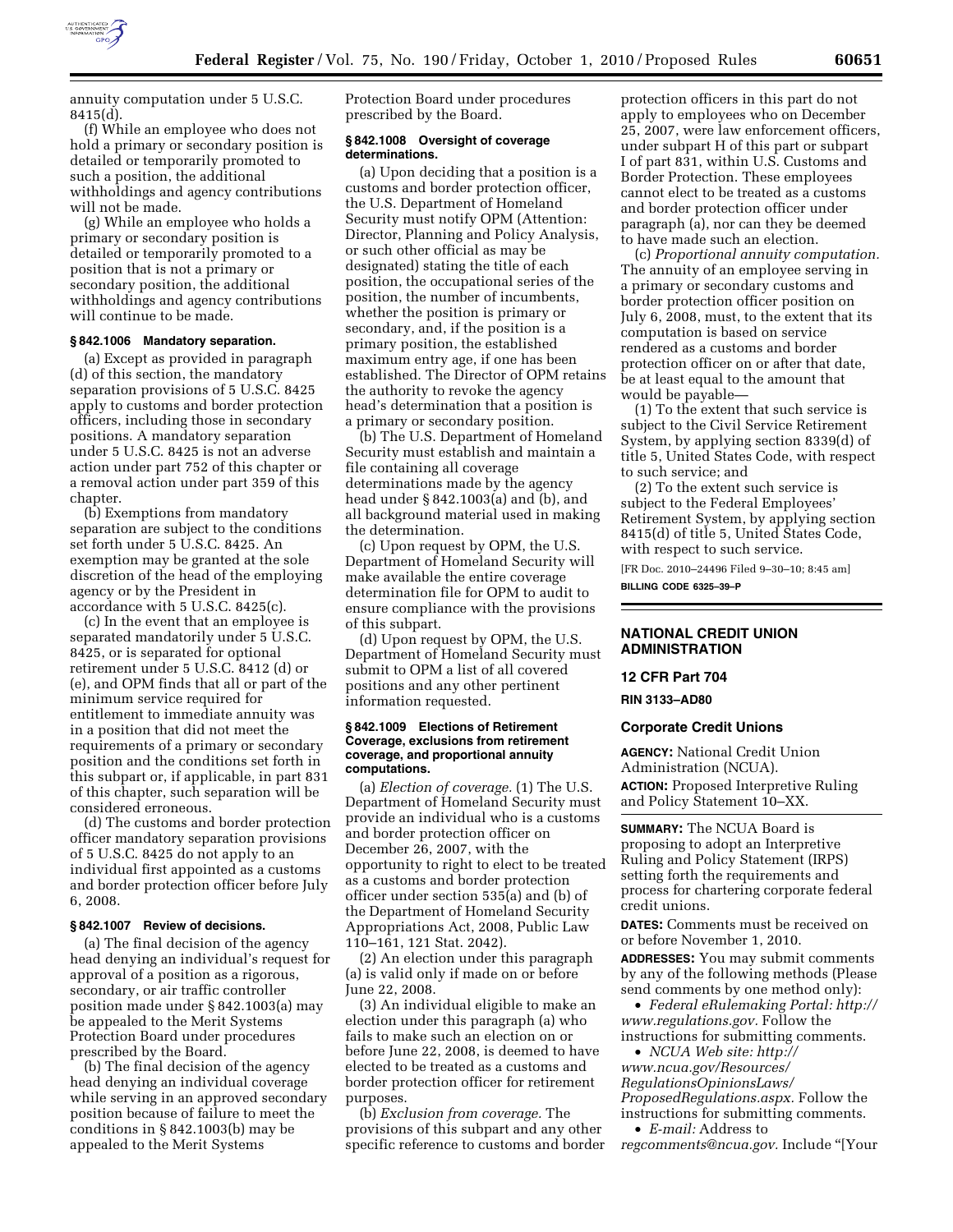name] Comments on ''Notice of Proposed Rulemaking for Corporate FCU Chartering'' in the e-mail subject line.

• *Fax:* (703) 518–6319. Use the subject line described above for e-mail.

• *Mail:* Address to Mary Rupp, Secretary of the Board, National Credit Union Administration, 1775 Duke Street, Alexandria, Virginia 22314– 3428.

• *Hand Delivery/Courier:* Same as mail address.

*Public Inspection:* All public comments are available on the agency's Web site at *[http://www.ncua.gov/](http://www.ncua.gov/Resources/RegulationsOpinionsLaws/ProposedRegulations.aspx) [Resources/RegulationsOpinionsLaws/](http://www.ncua.gov/Resources/RegulationsOpinionsLaws/ProposedRegulations.aspx) [ProposedRegulations.aspx](http://www.ncua.gov/Resources/RegulationsOpinionsLaws/ProposedRegulations.aspx)* as submitted, except as may not be possible for technical reasons. Public comments will not be edited to remove any identifying or contact information. Paper copies of comments may be inspected in NCUA's law library at 1775 Duke Street, Alexandria, Virginia 22314, by appointment weekdays between 9 a.m. and 3 p.m. To make an appointment, call (703) 518–6546 or send an e-mail to *[OGCMail@ncua.gov.](mailto:OGCMail@ncua.gov)* 

**FOR FURTHER INFORMATION CONTACT:** Lisa Henderson, Staff Attorney, Office of General Counsel, at the address above or telephone: (703) 518–6540; or Dave Shetler, Deputy Director, Office of Corporate Credit Unions, at the address above or telephone: (703) 518–6640.

# **SUPPLEMENTARY INFORMATION:**

### **A. Background**

NCUA recently finalized changes to its Corporate Credit Union Rule, 12 CFR part 704. These changes, as well as NCUA's other efforts to resolve the problems created by the legacy assets remaining in the corporate credit union system, are likely to result in a fundamental restructuring of the corporate credit union system. As part of this restructuring, NCUA believes that some groups of natural person credit unions may wish to form new corporate credit unions.

NCUA first issued guidance on chartering corporate federal credit unions (corporate FCUs) in 1982, but withdrew this guidance and never reissued it. *See* NCUA Interpretive Ruling and Policy Statement (IRPS) 82– 6. In light of the impending changes to the corporate system, NCUA is now reissuing chartering guidance in the form of a new proposed IRPS. The proposed IRPS explains the requirements for prospective new corporate FCUs and NCUA's standards for evaluating applications and will assist credit union officials in assessing the feasibility of a new corporate

charter. The proposed IRPS also lists timeframes for NCUA action on corporate charter applications.

The proposal requires charter applicants submit various information to NCUA, including:

• A detailed business plan;

• NCUA Form 4001, the Federal Credit Union Organization Report;

• NCUA Forms 9500 and 9501, regarding federal share insurance for member accounts;

• NCUA Form 4012, containing key biographical information and authorization of a background check and credit check for each prospective board member, credit and supervisory committee member, and senior management employee; and

• NCUA Form 4008, the credit union's organization certificate.

The proposed IRPS also includes detailed timelines for processing a charter application.

# **B. Comment Period and Charter Applications Submitted Before IRPS Is Finalized**

The Board is proposing this IRPS with a 30-day comment period rather than NCUA's standard 60-day comment period. The Board believes that this proposal is neither novel nor complex, and that 30 days should be sufficient for all parties interested in commenting. Any charter application submitted before this IRPS is finalized should conform to the requirements of the proposed IRPS, and NCUA will process applications under the terms of the proposed IRPS until the IRPS is finalized. The possibility of impending charter applications further supports the Board's perceived need for a shorter comment period and a quicker finalization of the IRPS.

# **C. Regulatory Procedures**

# *Regulatory Flexibility Act*

The Regulatory Flexibility Act requires NCUA to prepare an analysis to describe any significant economic impact any proposed regulation may have on a substantial number of small entities (those under \$10 million in assets). The proposed IRPS only applies to corporate credit unions, all of which have assets well in excess of \$10 million. Accordingly, the proposed IRPS will not have a significant economic impact on a substantial number of small credit unions and, therefore, a regulatory flexibility analysis is not required.

### *Paperwork Reduction Act*

The Paperwork Reduction Act of 1995 (PRA) applies to rulemakings in which

an agency by rule creates a new paperwork burden on regulated entities or modifies an existing burden. 44 U.S.C. 3507(d); 5 CFR part 1320. For purposes of the PRA, a paperwork burden may take the form of either a reporting or a recordkeeping requirement, both referred to as information collections. The Office of Management and Budget (OMB) has approved the current information collection requirements in part 704 and assigned them control number 3133– 0129.

The proposed IRPS contains an additional information collection in the form of an application requirement. Any group of persons creating a new federally chartered corporate credit union must apply for NCUA's approval. As required by the PRA, NCUA is submitting a copy of this proposed IRPS to OMB for its review and approval. Persons interested in submitting comments with respect to the information collection aspects of the proposed IRPS should submit them to OMB at the address noted below.

1. Estimated PRA Burden

The following describes the application requirements in the proposed IRPS that create manhour burdens:

a. Form 4001 and Business Plan

The proposed IRPS requires applicants for a corporate FCU charter to submit Form 4001, which lists the prospective credit union's officers, directors and basic information about proposed operations. Form 4001 also requires applicants to submit a business plan. For corporate credit union charter applications, the business plan must address the following items:

• Mission statement;

• Analysis of market conditions (*i.e.,*  economic prospects for the corporate credit union and availability of proposed financial services from alternative depository institutions);

• Summary of survey results and/or customer base analysis;

• Proposed financial services to be offered;

• How and when services are to be implemented;

• Anticipated corporate credit union staffing and credentials of key employees;

• Physical facility—office and equipment;

• Proposed recordkeeping, data processing, and communications systems and/or vendors;

• Budget for the first three years;

• Semiannual pro-forma financial statements for the first three years,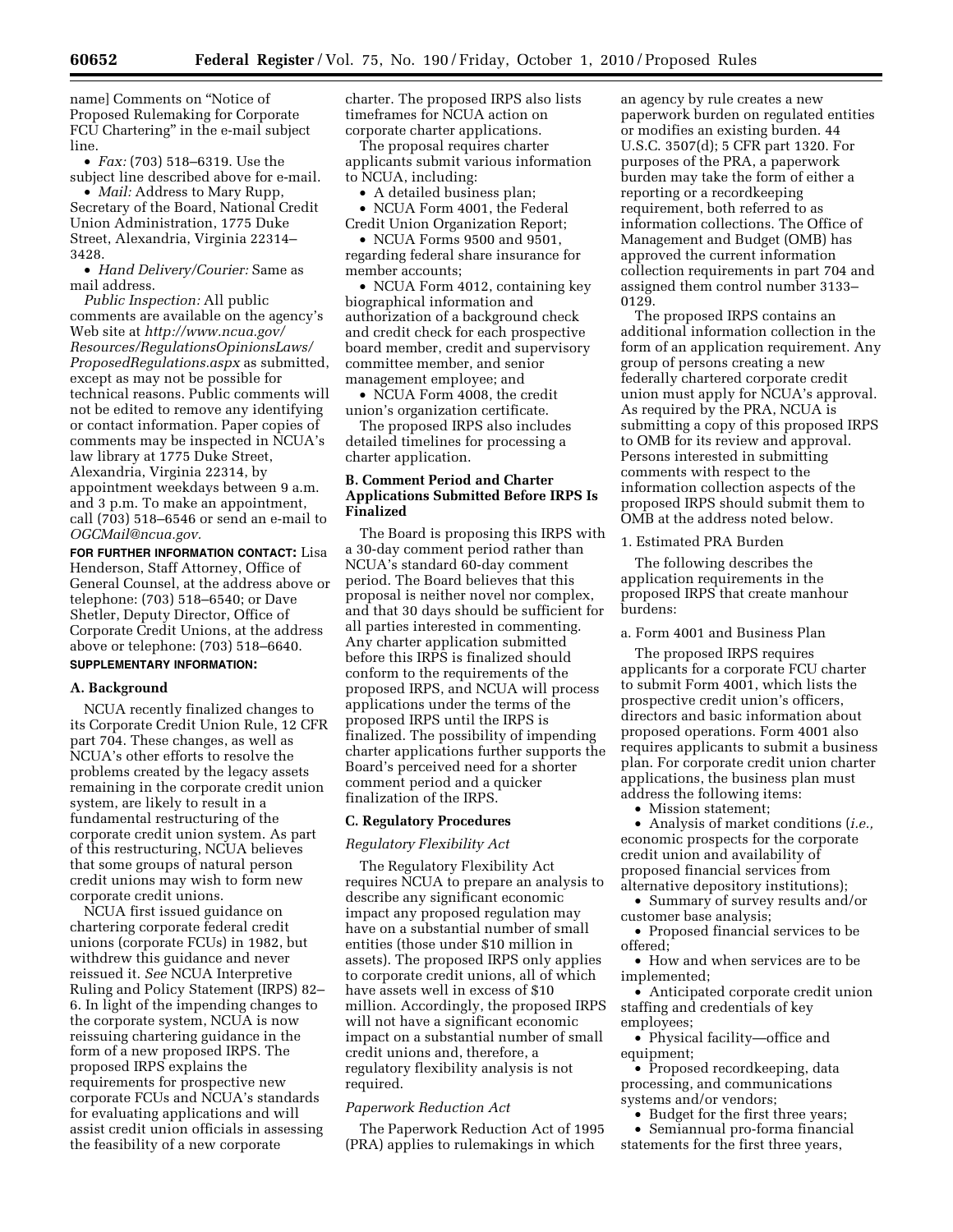including a listing of the assumptions used to develop the financial statements;

• Goals for the number of members and shares under various scenarios;

• Projected break-even or date of achieving independent operations;

• Source of funds to pay expenses during the initial setup and early months of operation;

• Written policies for shares, lending, investments, funds management, capital accumulation as required by part 704, payment systems, and EDP;

• Plan for continuity—directors, committee members, and senior management;

• Evidence of commitment (*i.e.,*  letters and/or contracts used to substantiate projections); and

• Services and marketing strategies for financial and correspondent services, including the ability of the proposed corporate credit union to efficiently deliver these products.

While the precise time necessary to prepare the business plan will vary with the intended complexity and activities of the proposed corporate credit union, NCUA estimates that on average, preparation of Form 4001 and an acceptable business plan will require 300 hours.

b. Form 4012, Report of Official or Employee

NCUA requires each prospective board member, members of key committees, and senior management employees to submit this form providing basic biographical information and authorizing NCUA to conduct a background and credit check. Because the form is straightforward and applicants are likely to have most of the information requested in other formats, such as resumes, NCUA estimates completion of the form will take no more than one hour for each individual required to submit the form.

c. Forms 9500 and 9501, Insurance Forms

NCUA requires the prospective chief executive officer and recording officer to submit Form 9500 to certify that the prospective board has adopted a resolution that the prospective FCU will apply for federal share insurance. NCUA requires the chair and the chief financial officer to submit Form 9501 to apply for federal share insurance. NCUA estimates completion of both these forms will require no more than one hour per charter applicant.

d. Form 4008, Organization Certificate

Prospective organizers must also submit an organization certificate listing

the credit union's name and names and contact information of the initial subscribers. NCUA estimates that collection of the required information and completion of this form should require no more than two hours per charter applicant.

2. Summary of Collection Burden

NCUA estimates the total information collection burden represented by the proposal, as follows:

*Estimated annual number of respondents:* 1 corporate FCU charter applicant.

*Preparation of Form 4001 and business plan:* 1 charter applicant  $\times$  300 hours = 300 hours.

*Preparation of NCUA Form 4012:* 1  $character$  applicant  $\times$  25 individual officials, committee members and employees per applicant  $\times$  1 hour per individual = 25 hours.

*Preparation of NCUA Forms 9500 and 9501:* 1 charter applicant  $\times$  1 hour = 1 hour.

*Preparation of NCUA Form 4008:* 1 charter applicant  $\times$  2 hours = 2 hours.

*Total estimated annual burden hours:*  328 hours.

The NCUA considers comments by the public on this proposed collection of information in:

• Evaluating whether the proposed collection of information is necessary for the proper performance of the functions of the NCUA, including whether the information will have a practical use;

• Evaluating the accuracy of the NCUA's estimate of the burden of the proposed collection of information, including the validity of the methodology and assumptions used;

• Enhancing the quality, usefulness, and clarity of the information to be collected; and

• Minimizing the burden of collection of information on those who are to respond, including through the use of appropriate automated, electronic, mechanical, or other technological collection techniques or other forms of information technology; *e.g.,* permitting electronic submission of responses.

The Paperwork Reduction Act requires OMB to make a decision concerning the collection of information contained in the proposed regulation between 30 and 60 days after publication of this document in the **Federal Register**. Therefore, a comment to OMB is best assured of having its full effect if OMB receives it within 30 days of publication. This does not affect the deadline for the public to comment to the NCUA on the proposed regulation.

Comments on the proposed information collection requirements should be sent to: Office of Information and Regulatory Affairs, OMB, New Executive Office Building, Washington, DC 20503; Attention: NCUA Desk Officer, with a copy to Mary Rupp, Secretary of the Board, National Credit Union Administration, 1775 Duke Street, Alexandria, Virginia 22314– 3428.

# *Executive Order 13132*

Executive Order 13132 encourages independent regulatory agencies to consider the impact of their actions on state and local interests. In adherence to fundamental federalism principles, NCUA, an independent regulatory agency as defined in 44 U.S.C. 3502(5), voluntarily complies with the executive order.

The proposed IRPS would not have substantial direct effects on the states, on the connection between the national government and the states, or on the distribution of power and responsibilities among the various levels of government. NCUA has determined that this proposal does not constitute a policy that has federalism implications for purposes of the executive order.

### *The Treasury and General Government Appropriations Act, 1999—Assessment of Federal Regulations and Policies on Families*

The NCUA has determined that this proposed IRPS will not affect family well-being within the meaning of section 654 of the Treasury and General Government Appropriations Act, 1999, Public Law 105–277, 112 Stat. 2681 (1998).

By the National Credit Union Administration Board on September 24, 2010.

#### **Mary F. Rupp,**

*Secretary of the Board.* 

**Authority:** 12 U.S.C. 1753, 1754, 1758, 1766.

# **Corporate Federal Credit Union Chartering Guidelines**

# **I—Goals of NCUA Corporate Chartering Guidelines**

These guidelines are intended to achieve the following goals:

• Uphold the provisions of the Federal Credit Union Act (Act);

• Promote safety and soundness within the credit union industry; and

• Provide quality services to members.

NCUA will consider the above criteria as the primary factors in determining whether to approve a corporate federal credit union (FCU) charter. In unusual circumstances, NCUA may consider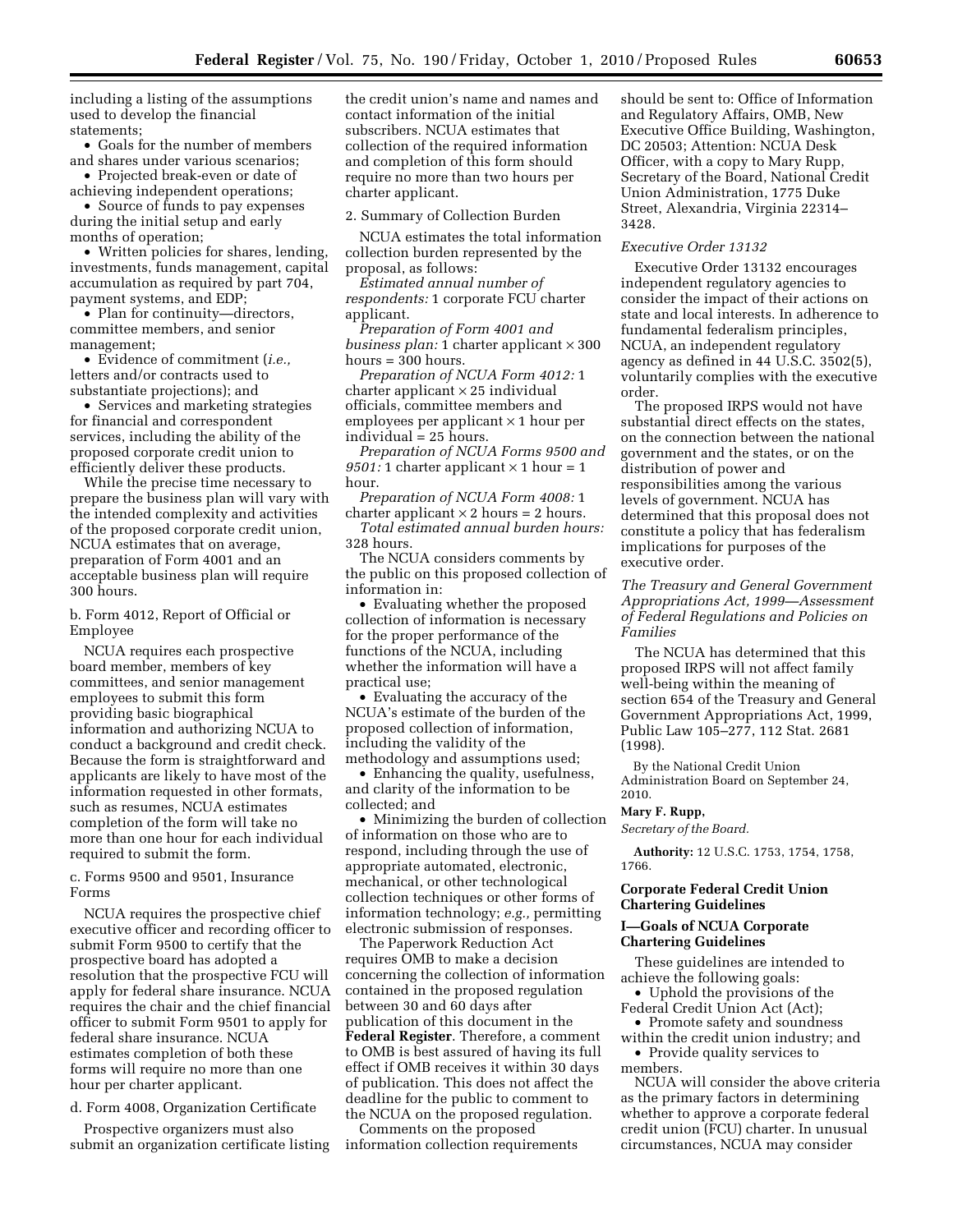other information in deciding if a charter should be approved, such as other federal law or public policies.

### **II—Subscribers**

Seven or more natural person representatives of natural person credit unions (NPCUs)—''the subscribers'' must present to NCUA for approval a sworn organization certificate stating at a minimum:

• The name of the proposed corporate FCU;

• The location of the proposed corporate FCU;

• The names and addresses of the subscribers to the certificate and the number of shares subscribed by each;

• The initial par value of the shares; and

• The proposed field of membership. False statements on any of the required documentation filed in obtaining an FCU charter may be grounds for federal criminal prosecution.

#### **III—Economic Advisability**

#### *A—General*

Before chartering a corporate FCU, NCUA must be satisfied that the institution will be viable and that it will provide needed services to its members. NCUA will conduct an independent investigation of each charter application to ensure that the proposed corporate credit union can be successful. In general, the success of any credit union depends on: (a) The character and fitness of management; (b) the depth of the members' support; and (c) present and projected market conditions.

### *B—Proposed Management's Character and Fitness*

The Act requires NCUA to ensure that the subscribers of federal charters are of good ''general character and fitness.'' In addition, employees and officials must be competent, experienced, honest, and of good character.

NCUA will conduct background and credit investigations on prospective officials and employees, and the reports must establish each applicant's character and ability to effectively handle financial matters. Factors that may lead to disapproval of a prospective official or employee include criminal convictions, indictments, and acts of fraud and dishonesty. Other factors, such as serious or unresolved past due credit obligations and bankruptcies disclosed during credit checks, may also disqualify an individual.

NCUA also needs reasonable assurance that the management team will have the requisite skillsparticularly in leadership, accounting, funds management, and payment systems risk—and the commitment to dedicate the time and effort needed to make the proposed corporate FCU a success.

Section 701.14 of NCUA's Rules and Regulations sets forth the procedures for NCUA approval of officials of newly chartered FCUs, including corporate FCUs. If the application of a prospective official or employee to serve is not acceptable to NCUA's Director, Office of Corporate Credit Unions (OCCU), the group can propose an alternate to act in that individual's place. If the charter applicant feels it is essential that the disqualified individual be retained, the individual may appeal the OCCU's decision to the NCUA Board. If an appeal is pursued, action on the application may be delayed. If the appeal is denied by the NCUA Board, an applicant acceptable to NCUA must be provided before the charter can be approved.

### *C—Member Support*

An important chartering consideration is the degree of support from the field of membership. The charter applicant must demonstrate a sufficient customer base from which to draw business in the form of membership applications, capital and share commitments, and commitments to use the corporate FCU's services. The applicant must provide surveys and/or written commitments certifying to this potential membership base and capital commitment to the levels required by Part 704 of NCUA's Rules and Regulations. Although NCUA may work with a newly chartered corporate on a plan to meet the retained earnings requirements of Part 704, the newly chartered corporate must have a viable plan to solicit and maintain sufficient contributed capital. Generally, the plan must show how the corporate FCU will keep its total capital at 4 percent or more of its moving daily average net assets at all times beginning on the date NCUA issues the charter.

### *D—Present and Future Market Conditions—Business Plan*

The ability to provide effective service to members, compete in the marketplace, and adapt to changing market conditions are key to the survival of any enterprise. Before NCUA will charter a corporate credit union, a charter applicant must submit a business plan based on realistic and supportable projections and assumptions. The business plan should contain, at a minimum, the following elements:

(1) Mission statement;

(2) Analysis of market conditions (i.e., economic prospects for the corporate credit union and availability of proposed financial services from alternative depository institutions);

(3) Summary of survey results and/or customer base analysis;

(4) Proposed financial services to be offered;

(5) How and when services are to be implemented;

(6) Anticipated corporate credit union staffing and credentials of key employees;

(7) Physical facility—office and equipment;

(8) Proposed recordkeeping, data processing, and communications systems and/or vendors;

(9) Budget for the first three years; (10) Semiannual pro-forma financial statements for the first three years, including a listing of the assumptions used to develop the financial statements;

(11) Goals for the number of members and shares under various scenarios;

(12) Projected break-even or date of achieving independent operations;

(13) Source of funds to pay expenses during the initial setup and early months of operation;

(14) Written policies for shares, lending, investments, funds management, capital accumulation as required by Part 704, payment systems, and EDP;

(15) Plan for continuity—directors, committee members, and senior management;

(16) Evidence of commitment (i.e., letters and/or contracts used to substantiate projections); and

(17) Services and marketing strategies for financial and correspondent services, including the ability of the proposed corporate credit union to efficiently deliver these products.

# **IV—Organizing a Corporate Federal Credit Union**

The subscribers must submit the following documentation to the NCUA Office of Corporate Credit Unions (OCCU) for processing:

(1) NCUA Form 4001—Federal Credit Union Investigation Report.

(2) NCUA Form 4012—Report of Officials and Agreement to Serve. This form documents general background information for each official and employee of the proposed corporate credit union. Each designee must complete and sign this form. In completing the form, subscribers may disregard any reference to "common bond.'' In addition, where Section B.2 of the form requires a potential interest